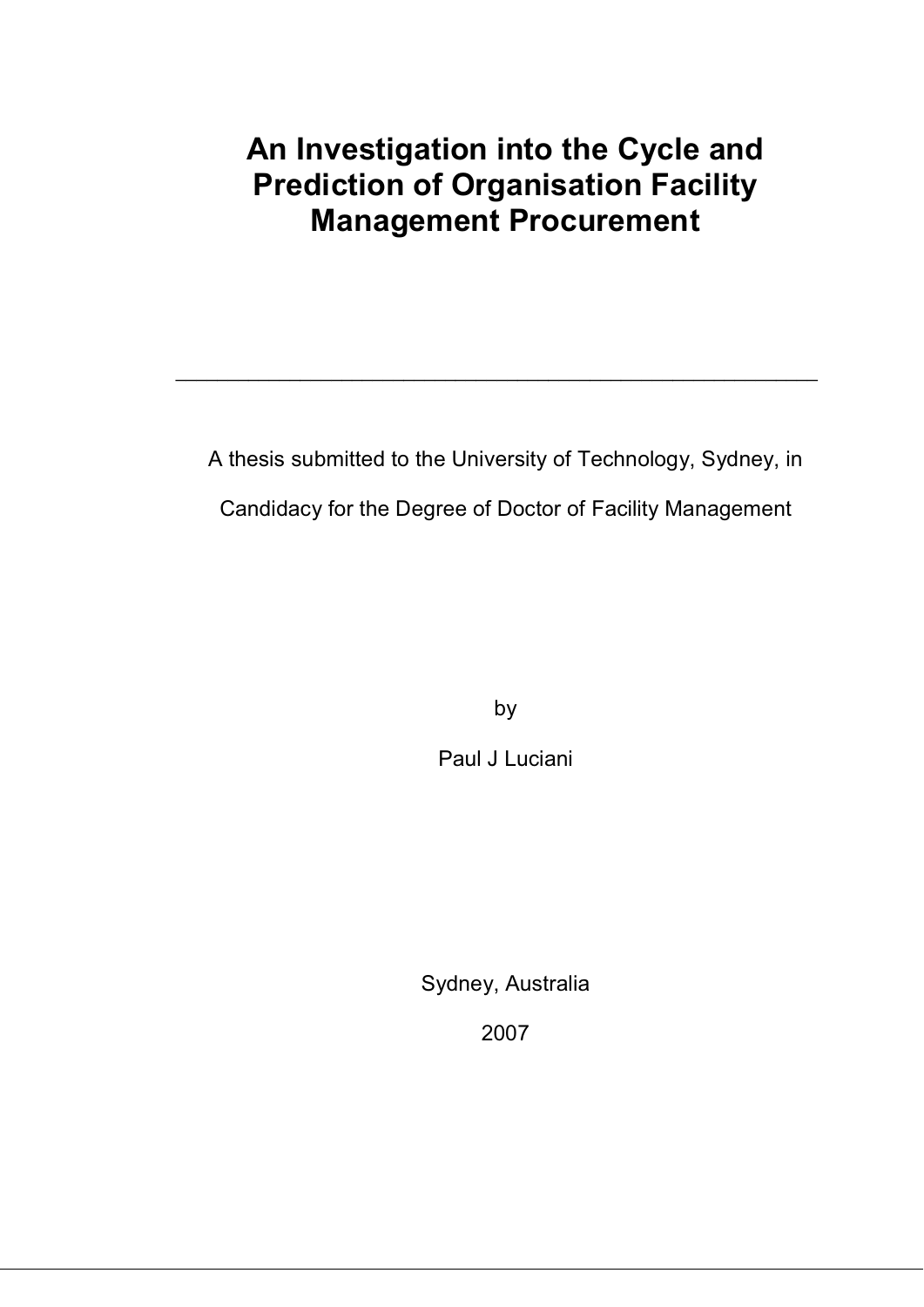## **CERTIFICATE OF AUTHORSHIP/ORIGINALITY**

I certify that the work in this thesis has not previously been submitted for a degree nor has it been submitted as part of requirements for a degree except as fully acknowledged within the text.

I also certify that the thesis has been written by me. Any help that I have received in my research work and the preparation of the thesis itself has been acknowledged. In addition, I certify that all information sources and literature used are indicated in the thesis.

Paul James Luciani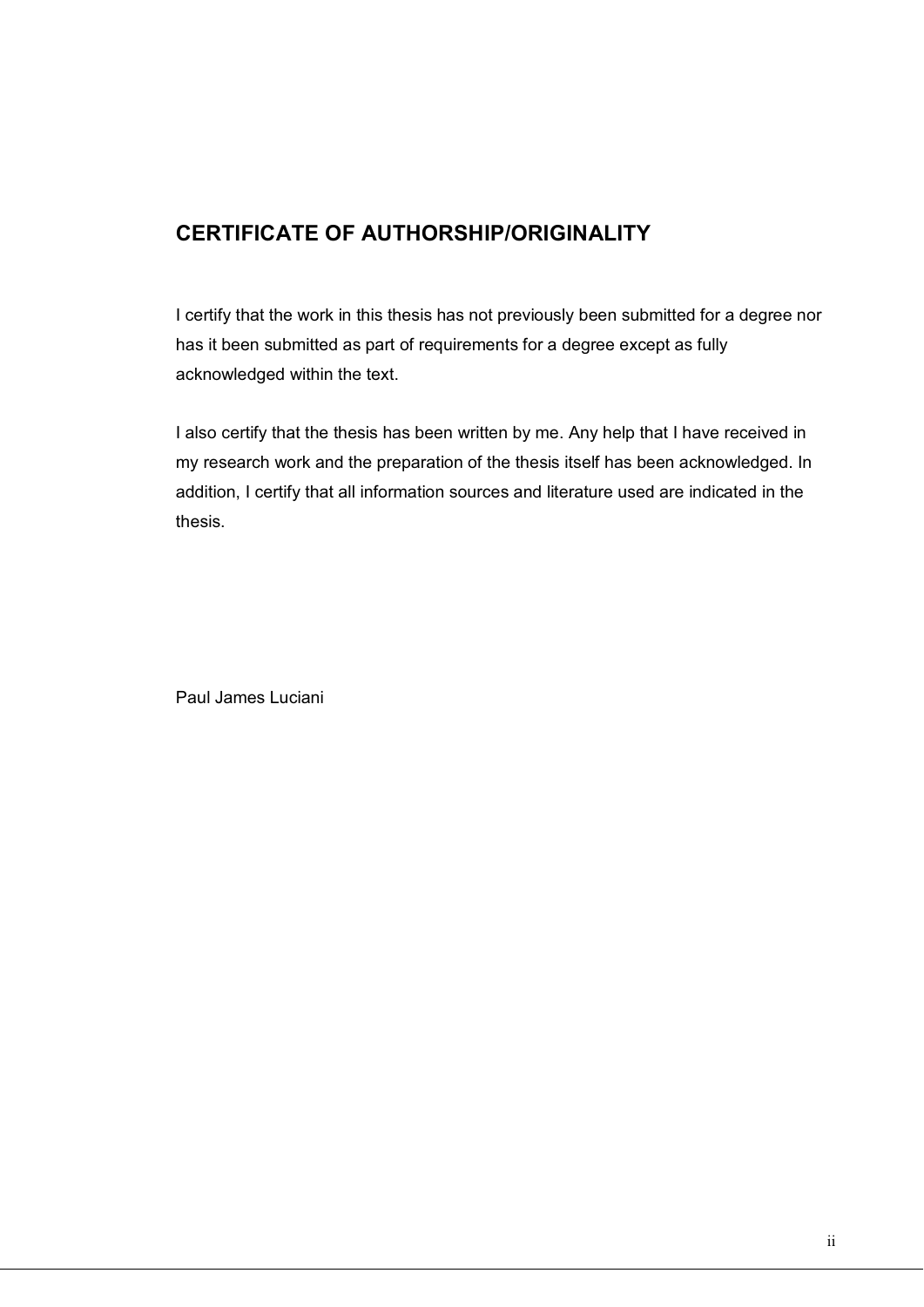## **Acknowledgements**

I would like to acknowledge the assistance of my supervisor Dr John Twyford for his ever available time to discuss aspects of this thesis. Not only did he show me the meaning of quite persistence, but his passive guidance allowed for creative freedom.

Thanks to Dr Narelle Smith for her guidance on statistical matters and Gerard de Valence for his encouragement on the case study technique. Special mention also goes to Dr Goran Runeson for his timely critiques, and Pat Skinner for her grammatical editing.

I should also acknowledge Dr Craig Langston and the faculty of Design Architecture and Building of the University of Technology Sydney for having the foresight to develop a doctorate in facility management. There can be no mistake that doctorates such as this greatly benefit industry, and ultimately humanity, in the pursuit of efficiency. I would like to dedicate this work to my wife Donna and my two children Isabella and Zachariah who have unselfishly supported my dreams and visions throughout this journey.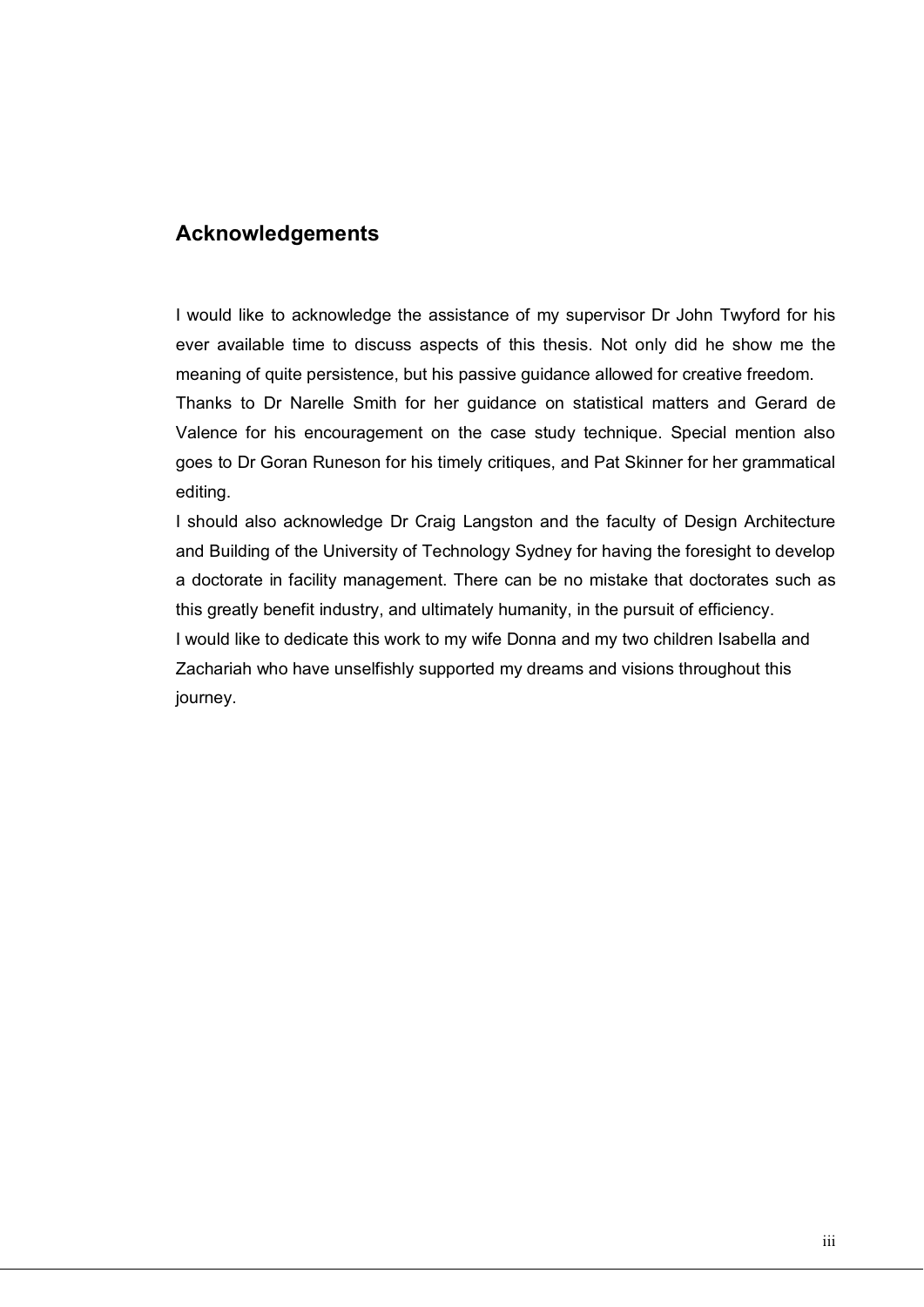### **TABLE OF CONTENTS**

|     | CERTIFICATE OF AUTHORSHIP/ORIGINALITY                 | $\mathbf{  }$  |
|-----|-------------------------------------------------------|----------------|
|     | <b>ACKNOWLEDGEMENTS</b>                               | III            |
|     | <b>LIST OF TABLES</b>                                 | X              |
|     | <b>LIST OF FIGURES</b>                                | <b>XIV</b>     |
|     | <b>LIST OF FLOW CHARTS</b>                            | <b>XVII</b>    |
|     | <b>ABSTRACT</b>                                       | <b>XIX</b>     |
|     | CHAPTER ONE INTRODUCTION                              | $\mathbf{1}$   |
|     | 1.1 BACKGROUND TO THE RESEARCHED TOPIC                | $\mathbf{1}$   |
|     | 1.2 HYPOTHESIS                                        | $\overline{4}$ |
| 1.3 | <b>AIM</b>                                            | 5              |
|     | 1.4 OBJECTIVES                                        | 5              |
|     | 1.5 RESEARCH METHODOLOGY                              | 6              |
|     | 1.6 STRUCTURE OF THE THESIS                           | $\overline{7}$ |
|     | CHAPTER TWO LITERATURE REVIEW AND HISTORICAL OVERVIEW | 10             |
|     | 2.1 PURPOSE AND APPROACH                              | 10             |
|     | 2.2 FACILITY MANAGEMENT                               | 11             |
|     | 2.2.1 HISTORY                                         | 11             |
|     | 2.2.2 DEFINITION                                      | 14             |
|     | 2.3 OUTSOURCING                                       | 18             |
|     | 2.3.1 HISTORY                                         | 18             |
|     | 2.3.2 DEFINITION - OUTSOURCING                        | 29             |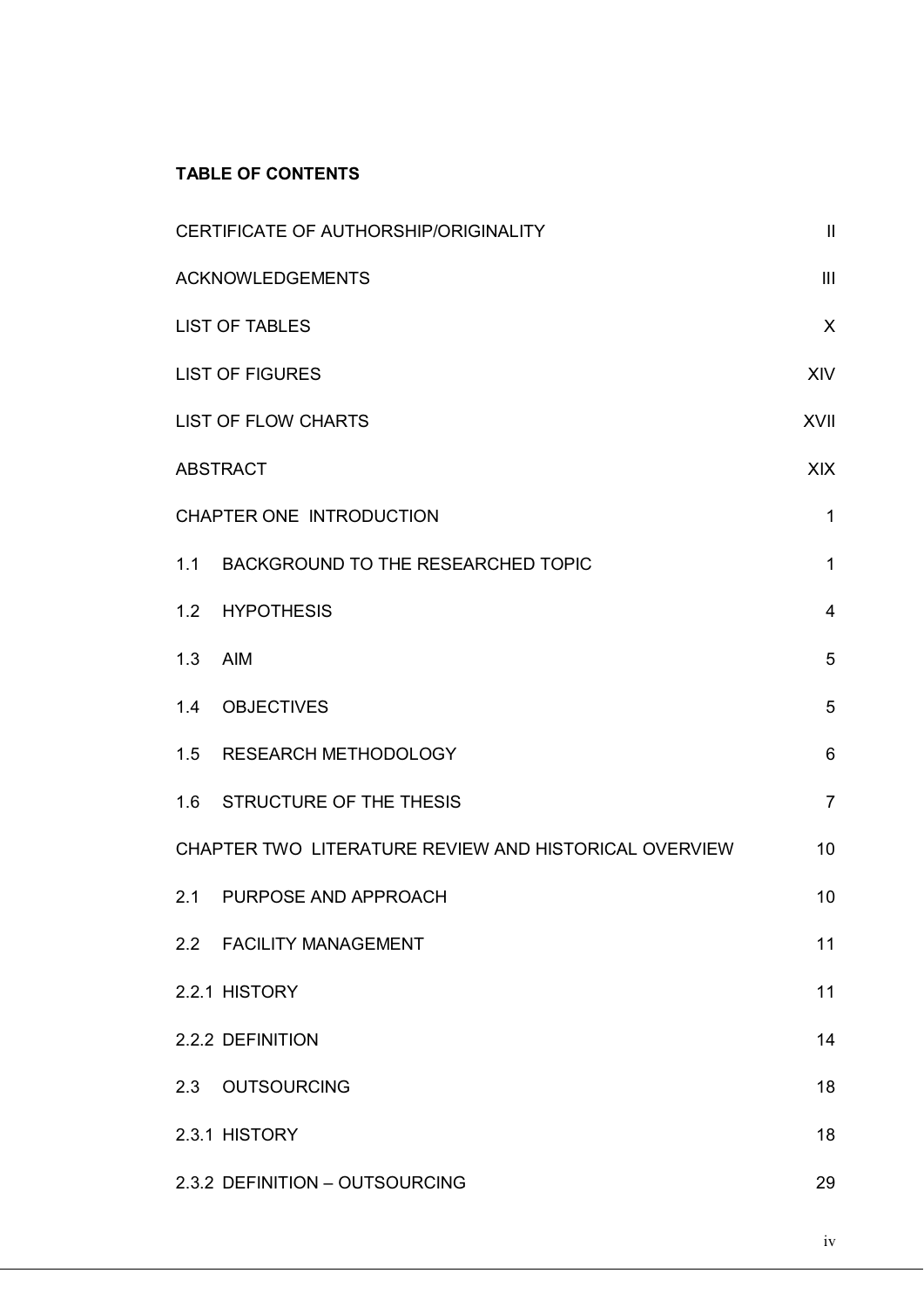| 2.4 | <b>CONCLUSIONS</b>                                                                                 | 37  |
|-----|----------------------------------------------------------------------------------------------------|-----|
|     | CHAPTER THREE FACILITY MANAGEMENT PROCUREMENT AND DELIVERY: A<br><b>REVIEW OF CURRENT PRACTICE</b> | 39  |
| 3.1 | PURPOSE AND APPROACH                                                                               | 39  |
| 3.2 | INTERNAL FM PROCUREMENT AND DELIVERY                                                               | 40  |
| 3.3 | EXTERNAL PROCUREMENT - OUTSOURCING                                                                 | 52  |
|     | 3.4 CONCLUSIONS                                                                                    | 66  |
|     | CHAPTER FOUR CONCEPTUAL FRAMEWORK: OUTSOURCING LEVELS, COST,<br>VALUE, TIME                        | 68  |
|     | 4.1 PURPOSE AND APPROACH                                                                           | 68  |
| 4.2 | <b>OUTSOURCING DYNAMICS</b>                                                                        | 69  |
|     | 4.2.1 INFLUENCING VARIABLES                                                                        | 69  |
|     | 4.3 VALUE/COST/TIME - TRANSFER AND CONTROL                                                         | 72  |
|     | 4.3.1 FACILITIES MANAGEMENT VALUE                                                                  | 72  |
|     | 4.3.2 VALUE FROM OUTSOURCING                                                                       | 85  |
|     | 4.3.3 FACILITIES MANAGEMENT COSTS                                                                  | 94  |
|     | 4.3.4 OUTSOURCING COSTS                                                                            | 100 |
|     | 4.4 CONCLUSIONS                                                                                    | 122 |
|     | CHAPTER FIVE METHODOLOGY                                                                           | 124 |
|     | STRENGTHS / LIMITATIONS / SIGNIFICANCE                                                             | 124 |
|     | 5.1 PURPOSE AND APPROACH                                                                           | 124 |
|     | 5.2 CASE STUDY                                                                                     | 125 |
| 5.3 | <b>QUESTIONNAIRE SURVEY</b>                                                                        | 126 |
|     | 5.4 T-TESTING & AVERAGES                                                                           | 129 |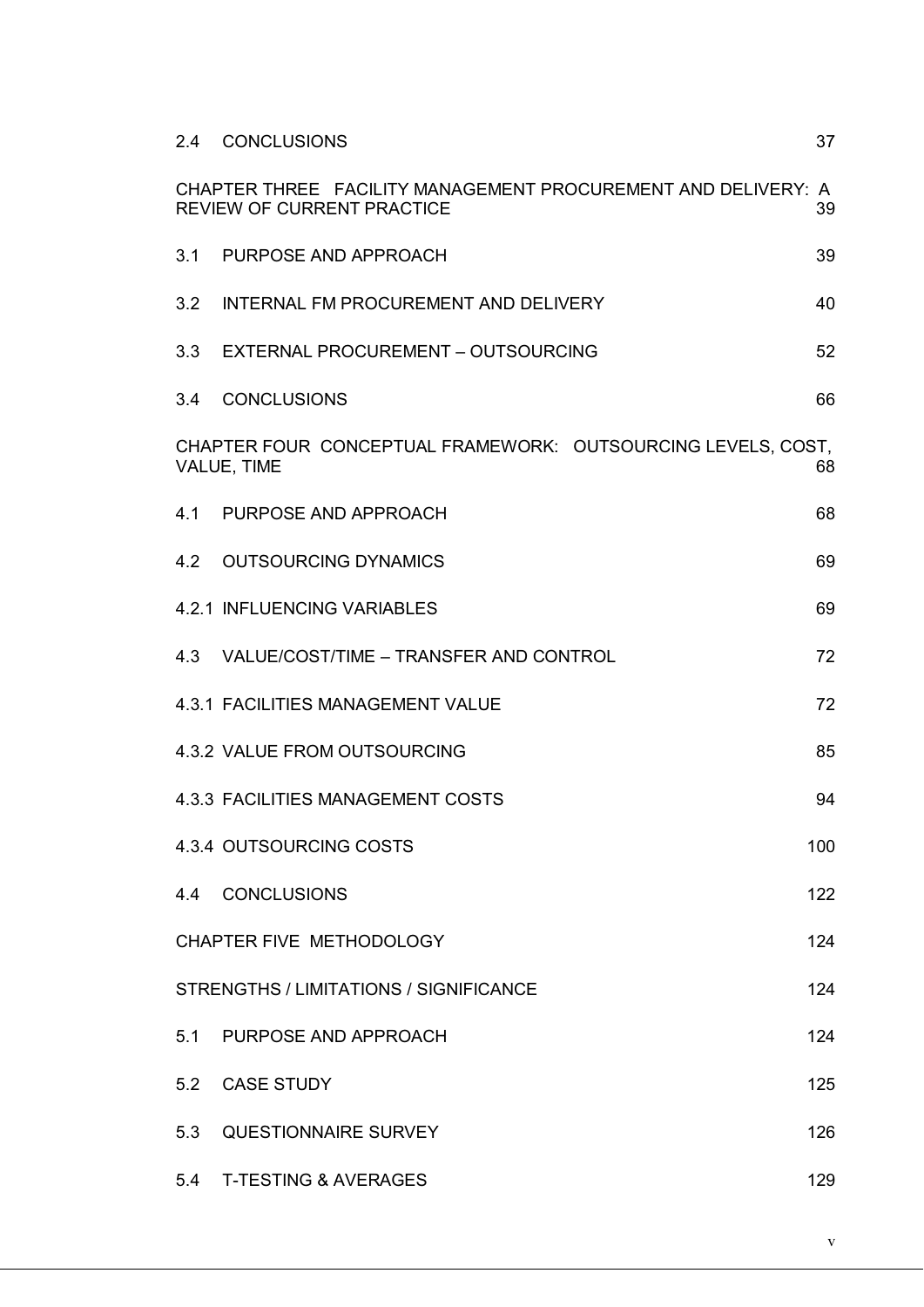| 131 |
|-----|
| 132 |
| 136 |
| 136 |
| 136 |
| 138 |
| 138 |
| 143 |
| 147 |
| 152 |
| 152 |
| 183 |
| 187 |
| 200 |
| 218 |
| 224 |
| 224 |
| 225 |
| 229 |
| 232 |
| 235 |
| 237 |
|     |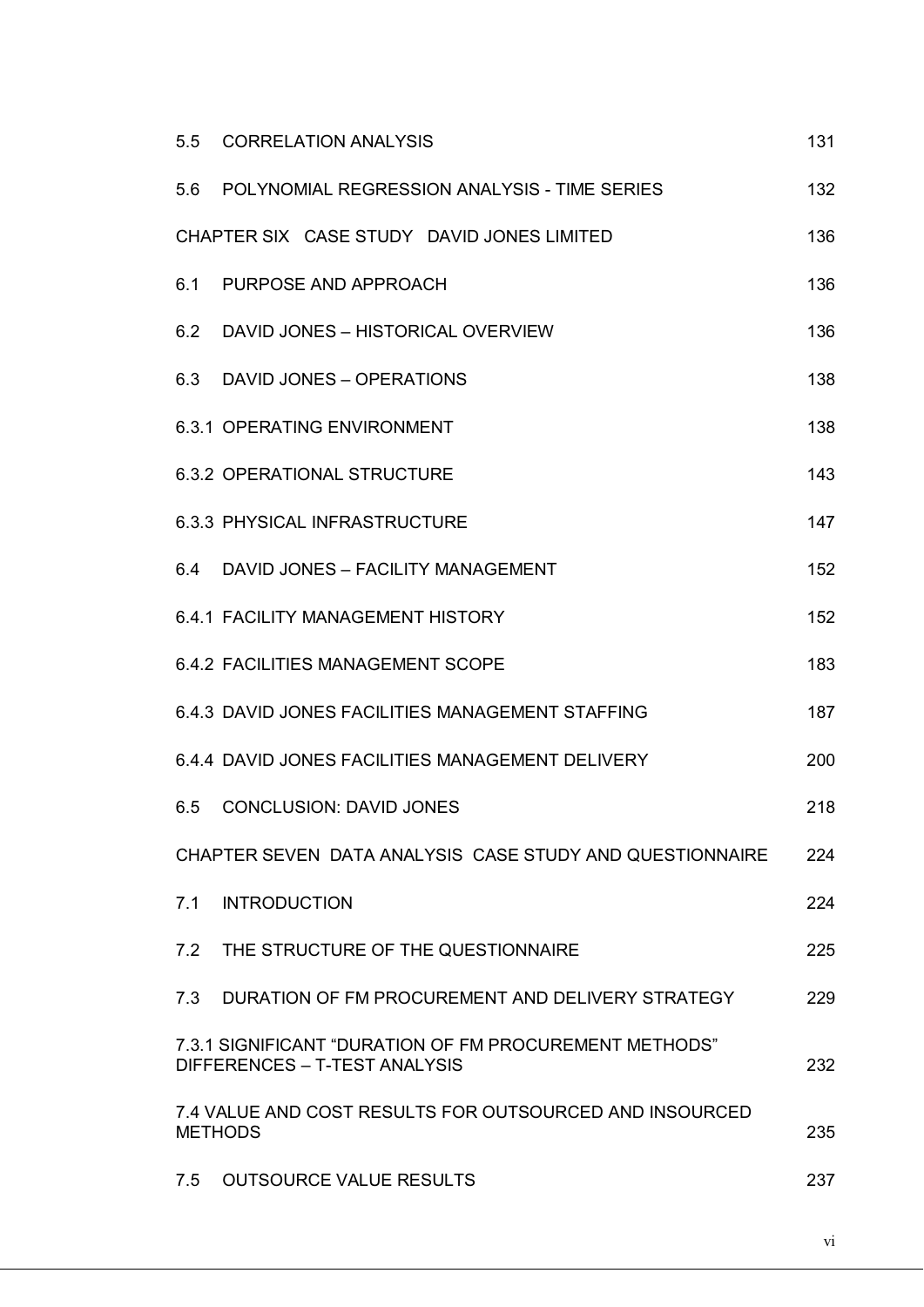| 7.5.1 OUTSOURCE VALUE – RATIO-ADJUSTED RESULTS                                        | 238 |
|---------------------------------------------------------------------------------------|-----|
| 7.5.2 T-TEST -SIGNIFICANT OUTSOURCE "VALUE" VARIABLE DIFFERENCES 241                  |     |
| 7.5.3 OUTSOURCE VALUE CAUSE AND EFFECT ASSOCIATIONS -<br><b>CORRELATION ANALYSIS</b>  | 249 |
| 7.6<br><b>INSOURCED VALUE RESULTS</b>                                                 | 252 |
| 7.6.1 RATIO-ADJUSTED RESULTS FOR INSOURCED VALUE                                      | 253 |
| 7.6.2 T-TEST - SIGNIFICANT INSOURCE "VALUE" VARIABLE DIFFERENCES                      | 256 |
| 7.6.3 INSOURCE VALUE CAUSE AND EFFECT ASSOCIATIONS - CORRELATION<br><b>ANALYSIS</b>   | 260 |
| <b>OUTSOURCED COSTS RESULTS</b><br>7.7                                                | 265 |
| 7.7.1 RATIO-ADJUSTED SCORES FOR OUTSOURCED COSTS                                      | 266 |
| 7.7.2 SIGNIFICANT OUTSOURCE COST DIFFERENCES - T-TEST                                 | 267 |
| 7.7.3 OUTSOURCED COSTS CAUSE-AND-EFFECT ASSOCIATIONS -<br><b>CORRELATION ANALYSIS</b> | 272 |
| 7.8<br><b>INSOURCED COST RESULTS</b>                                                  | 278 |
| 7.8.1 RATIO-ADJUSTED SCORE FOR INSOURCED COSTS                                        | 278 |
| 7.8.2 SIGNIFICANT INSOURCED COST DIFFERENCES - T-TEST                                 | 280 |
| 7.8.3 INSOURCE COSTS CAUSE AND EFFECT ASSOCIATIONS - CORRELATION<br><b>ANALYSIS</b>   | 282 |
| 7.9 THE IMPLICATION OF TIME ON FACILITY MANAGEMENT VALUE AND COSTS283                 |     |
| 7.9.1 COST AND VALUE RESULTS OVER TIME FOR INSOURCED FM DELIVERY<br><b>METHODS</b>    | 284 |
| 7.9.2 COST AND VALUE RESULTS OVER TIME FOR OUTSOURCED FM DELIVERY<br><b>METHODS</b>   | 290 |
| 7.9.3 RATIO-ADJUSTED COST AND VALUE RESULTS OVER TIME                                 | 296 |
| 7.10 CONCLUSION                                                                       | 303 |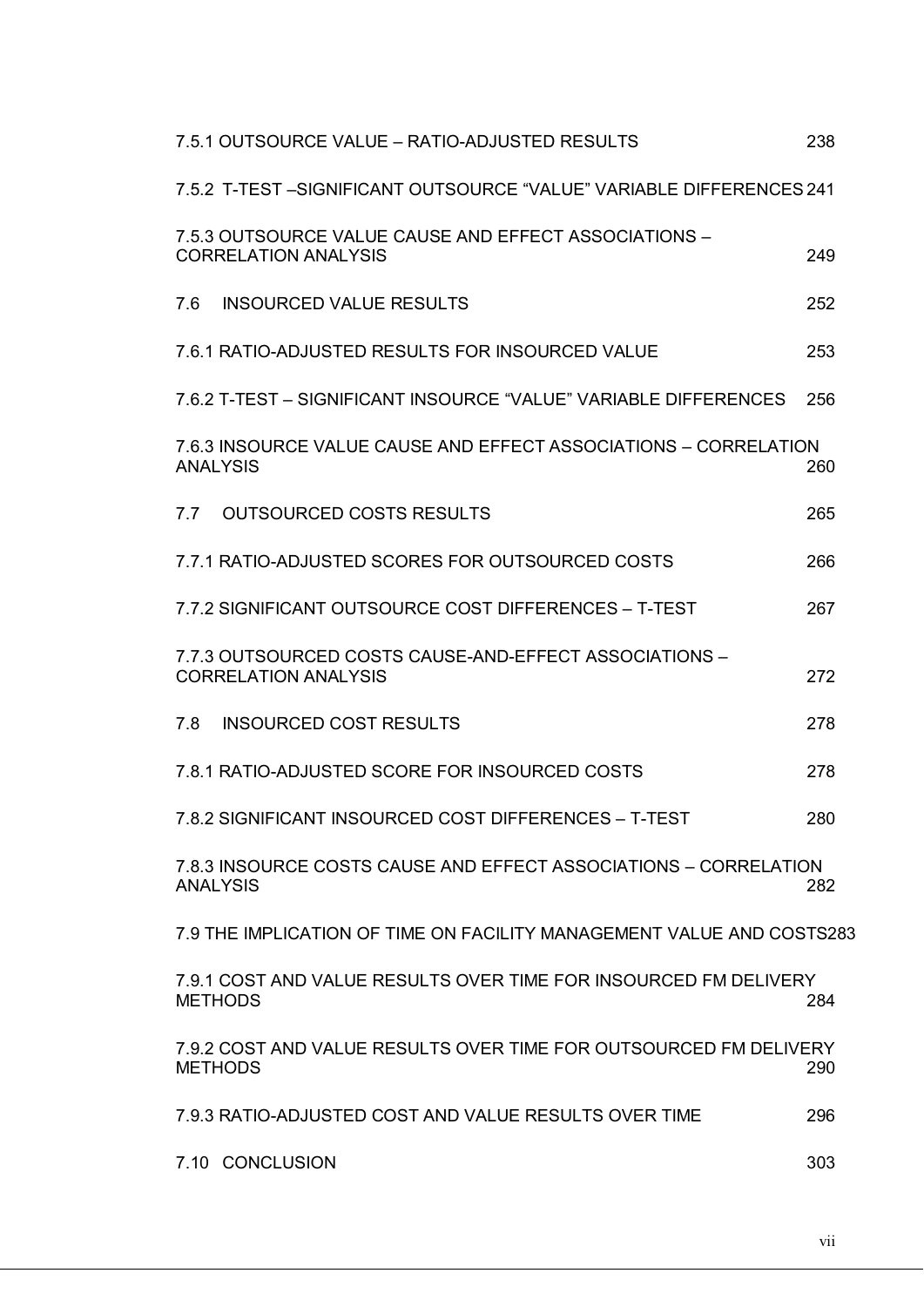| 7.11 OUTSOURCE VALUE CONCLUSIONS                                                            | 303 |
|---------------------------------------------------------------------------------------------|-----|
| 7.12 INSOURCE VALUE FINDINGS                                                                | 305 |
| 7.13 OUTSOURCED COSTS FINDINGS                                                              | 307 |
| 7.14 INSOURCED COSTS FINDINGS                                                               | 308 |
| 7.15 THE IMPACT OF TIME FINDINGS                                                            | 309 |
| CHAPTER EIGHT CONCLUSION AND FUTURE RESEARCH                                                | 312 |
| <b>INTRODUCTION</b><br>8.1                                                                  | 312 |
| 8.2 HYPOTHESIS OVERVIEW                                                                     | 312 |
| FM AND OUTSOURCING ESTABLISHMENT<br>8.3                                                     | 312 |
| UNIQUE FM DELIVERY VALUE AND COST DRIVERS<br>84                                             | 313 |
| 8.5 FM DELIVERY VALUE AND COST DRIVERS LINKED WITH<br>ORGANISATIONAL OPERATING ENVIRONMENTS | 314 |
| THE ALTERATION OF OUTSOURCING LEVELS<br>8.6                                                 | 314 |
| 8.7 INDUSTRY APPLICATION AND FUTURE RESEARCH                                                | 315 |
| 8.7.1 THE ADVANTAGES OF A PREDICTION MODEL APPROACH                                         | 316 |
| <b>7.7.2 PREDICTION MODEL LIMITATIONS</b>                                                   | 317 |
| 7.8 BROADER BENEFITS AND RAMIFICATIONS                                                      | 319 |
| <b>APPENDIX 1</b>                                                                           | 321 |
| DAVID JONES CASE STUDY                                                                      | 321 |
| DAVID JONES OUTSOURCED FM SERVICE LEVEL AGREEMENTS AND KEY<br>PERFORMANCE INDICATORS        | 325 |
| <b>APPENDIX 2</b>                                                                           | 331 |
| <b>QUESTIONNAIRE SURVEY</b>                                                                 | 331 |
| <b>FACILITY MANAGEMENT CATEGORIES DEFINITIONS</b>                                           | 345 |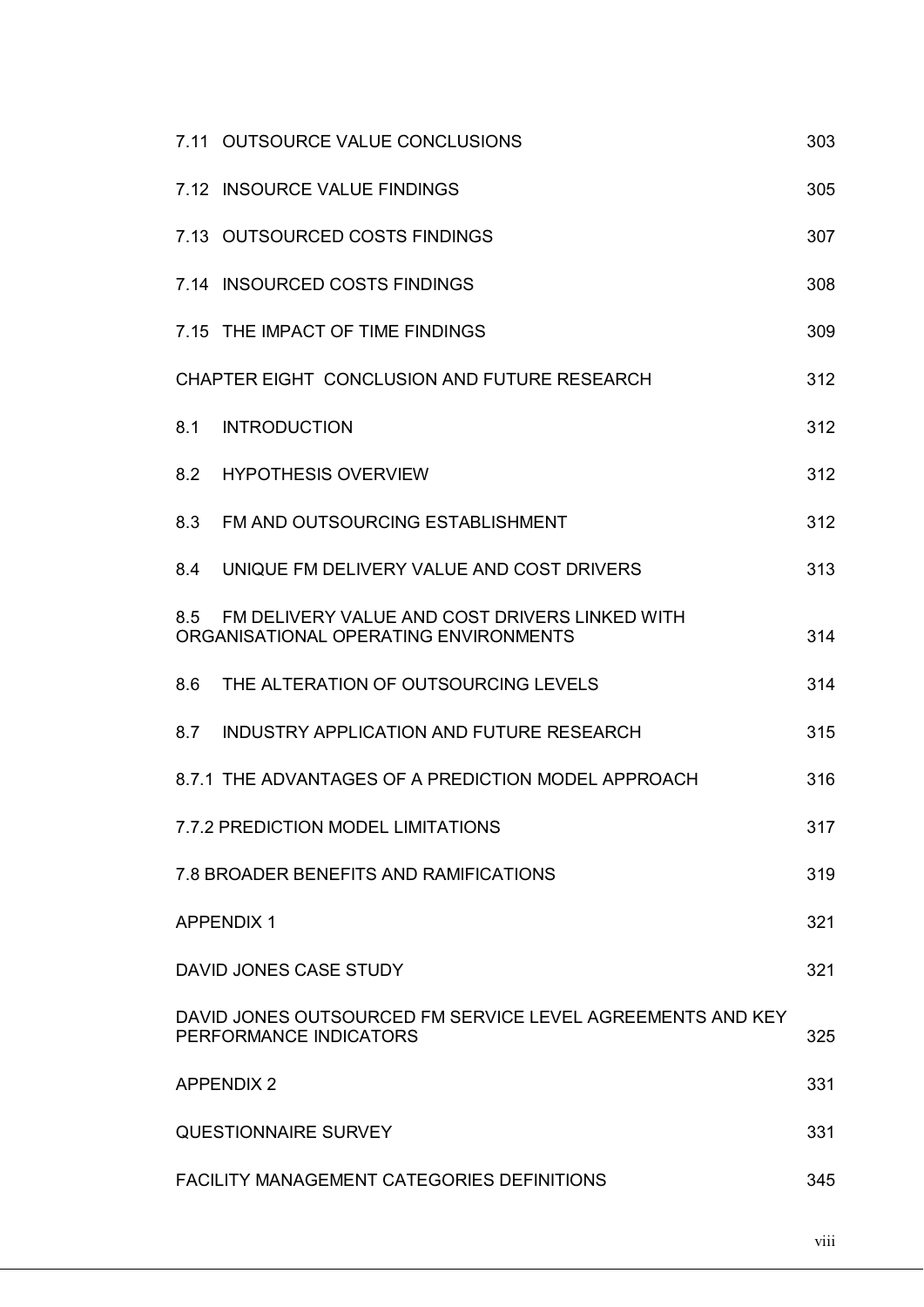| <b>QUESTIONNAIRE SURVEY DATA</b>                                  | 346 |
|-------------------------------------------------------------------|-----|
| <b>FREQUENCY TABLES</b>                                           | 357 |
| <b>T-TEST STATISTICS</b>                                          | 364 |
| QUESTIONNAIRE SURVEY RESULTS                                      | 369 |
| QUESTIONNAIRE SURVEY RESULTS - RATIO-ADJUSTED                     | 376 |
| APPENDIX 3 FACILITY MANAGEMENT DELIVERY PREDICTION MODEL GUIDE413 |     |
| <b>BIBLIOGRAPHY</b>                                               | 417 |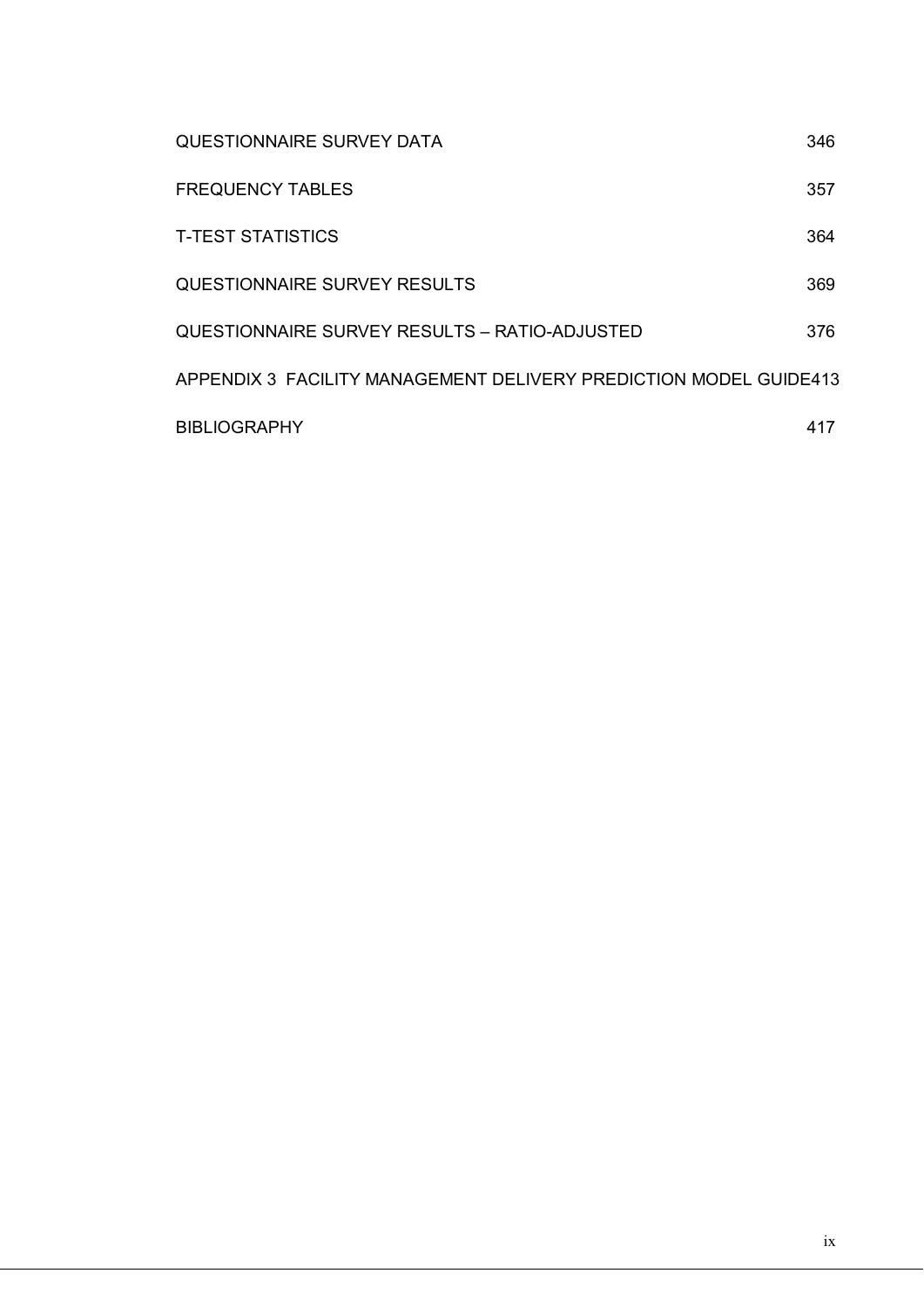## **LIST OF TABLES**

| Table 1 – David Jones Local vs. Overseas Purchasing Spend 1992 to 2004 143 |     |
|----------------------------------------------------------------------------|-----|
| Table 2 – Employment Numbers for David Jones 2000–04                       | 144 |
| Table 3 - David Jones Employees by State                                   | 149 |
| Table 4 – David Jones Specific Assets by Account Code Directly Managed by  |     |
| the Facility Management Function                                           | 150 |
| Table 5 – Customer Surveys – Quality of Outsourcers' Services 2004         | 163 |
| Table 6 – Customer Surveys – Quality of Outsourcer's Services – First 6    |     |
| Months of Contract 2002                                                    | 164 |
| Table 7 – David Jones Assets by Account Code Directly Managed by the FM    |     |
| Function                                                                   | 169 |
| Table 8 - David Jones Incident Database                                    | 170 |
| Table 9 - David Jones Food Chain FM Costs 2000-04                          | 178 |
| Table 10 - FM Delivery Effects on David Jones                              | 179 |
| Table 11 - Total FM Spend David Jones 2000 to 2004                         | 180 |
| Table 12 – Extract of Service Levels for the Provision of Outsourced FM    |     |
| Services - David Jones Contract Agreement 2002.                            | 186 |
| Table 13 - Maintenance Employees to Be Outsourced 2002 - David Jones 208   |     |
| Table 14 – Advantages to David Jones from Specialisation and Economies of  |     |
| Scale                                                                      | 214 |
| Table 15 - Extent Out/Insourced                                            | 226 |
| Table 16 - Industry Sector Analysis                                        | 228 |
| Table 17 – FM Category Average Usage for Total Sample                      | 229 |
| Table 18 – Duration of Procurement Methods                                 | 230 |
| Table 19 - Independent Samples Test for 100% Insourced - Previous FM       | 233 |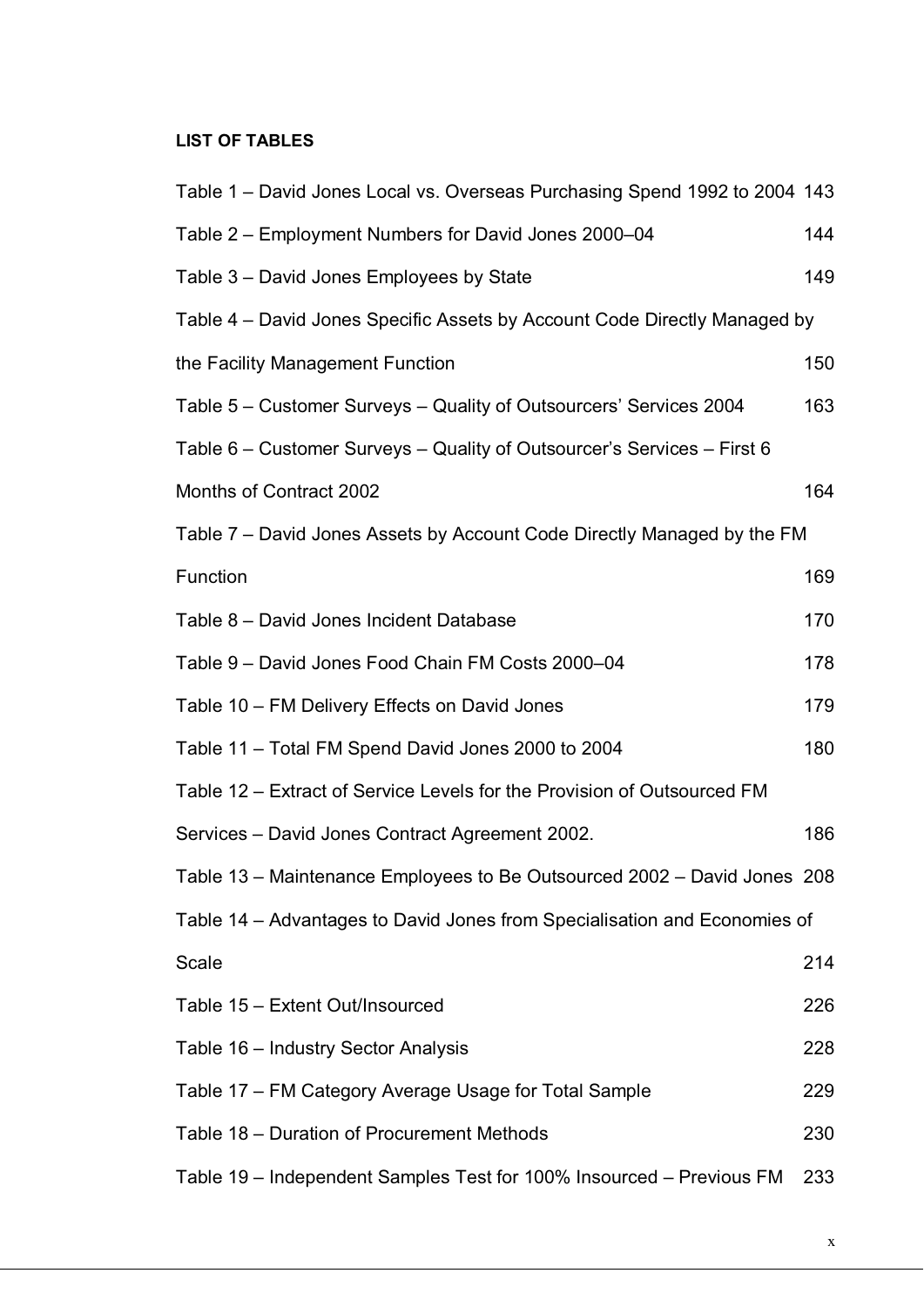| Table 20 - Outsource "Value" Results                                        | 239 |
|-----------------------------------------------------------------------------|-----|
| Table 21 – Achievable "Outsourced Value" – Independent to Dependent Applied |     |
| <b>Adjusted Ratios</b>                                                      | 239 |
| Table 22 - Independent Samples Test for 100% Insourced - Outsource Value    |     |
|                                                                             | 242 |
| Table 23 - 75% Insource T-test Comparison - Outsource Value                 | 248 |
| Table 24 - 75% Outsourced Correlations for "Outsource Value"                | 251 |
| Table 25 - In-house Value Results                                           | 254 |
| Table 26 - Achievable "Insourced Value" - Independent to Dependent Applied  |     |
| <b>Adjusted Ratios</b>                                                      | 254 |
| Table 27 – Independent Samples Test 100% Insourced – Insourced Value        | 258 |
| Table 28 - 100% Insourced Correlations for "Insource Value"                 | 261 |
| Table 29 - Outsourced Cost Results                                          | 265 |
| Table 30 – Probable "Outsourced Costs" – Independent to Dependent Applied   |     |
| <b>Adjusted Ratios</b>                                                      | 266 |
| Table 31 - 100% Insourced T-test Comparison - Outsource Costs               | 270 |
| Table 32 - 100% Insourced Correlations for "Outsourced Costs"               | 274 |
| Table 33 - Insourced Cost Results                                           | 278 |
| Table 34 – Probable "Insourced Costs" – Independent to Dependent Applied    |     |
| <b>Adjusted Ratios</b>                                                      | 279 |
| Table 35 – 100% Insourced T-test Comparison – Insourced Costs               | 281 |
| Table 36 - 100% Insourced Correlations Comparison - Insourced Costs         | 283 |
| Table 37 – David Jones FM Costs August 200 to July 2004                     | 321 |
| Table 38 - Independent Samples Test for 75% Insourced - Previous FM         |     |
| Procurement                                                                 | 383 |

xi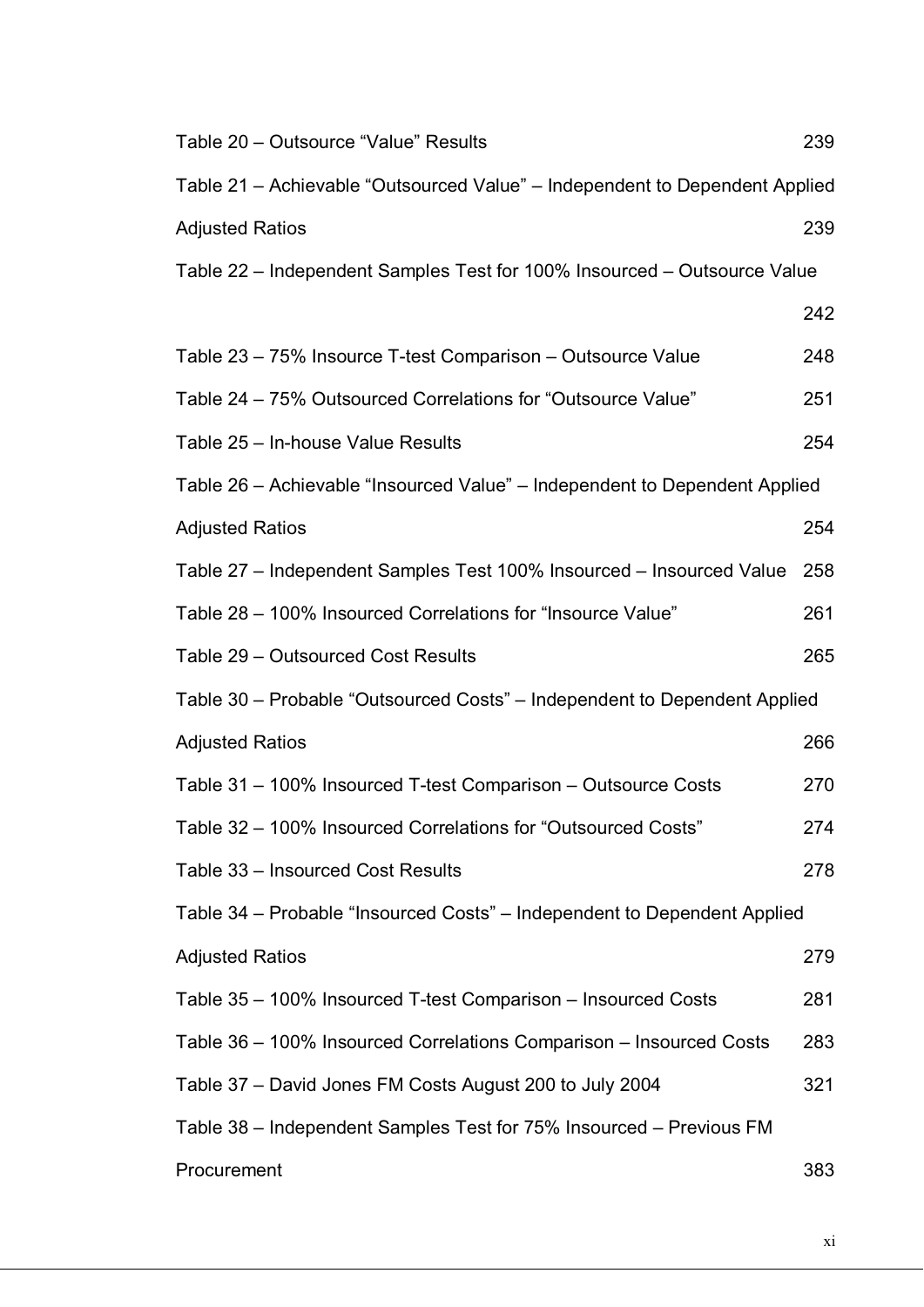| Table 39 - Independent Samples Test for 50% In/Outsourced - Previous FM |     |
|-------------------------------------------------------------------------|-----|
| Procurement                                                             | 383 |
| Table 40 - Independent Samples Test for 75% Outsourced - Previous FM    |     |
| Procurement                                                             | 384 |
| Table 41 – 50% Out/Insourced T-test Comparison – Outsource Value        | 384 |
| Table 42 – 100% Insourced Correlations for "Outsource Value"            | 385 |
| Table 43 – 75% Insourced Correlations for "Outsource Value"             | 386 |
| Table 44 – 50% Out/Insourced Correlations for "Outsource Value"         | 387 |
| Table 45 - 100% Outsourced Correlations for "Outsource Value"           | 387 |
| Table 46 – 75% or More Insourced Correlations for "Outsource Value"     | 388 |
| Table 47 – 75% or More Outsourced Correlations for "Outsource Value"    | 389 |
| Table 48 – 75% Insourced T-test Comparison – Insource Value             | 389 |
| Table 49 – 75% Outsourced T-test Comparison – Insource Value            | 390 |
| Table 50 - 75% Insourced Correlations for "Insource Value"              | 390 |
| Table 51 – 50% Out/Insourced Correlations for "Insource Value"          | 391 |
| Table 52 – 75% Outsourced Correlations for "Insource Value"             | 391 |
| Table 53 - 100% Outsourced Correlations for "Insource Value"            | 392 |
| Table 54 – 75% or More Insourced Correlations for "Insource Value"      | 392 |
| Table 55 - 75% or More Outsourced Correlations for "Insource Value"     | 393 |
| Table 56–75% Insourced T-test Comparison – Outsourced Costs             | 393 |
| Table 57 – 50% Out/Insourced T-test Comparison – Outsourced Costs       | 394 |
| Table 58 – 75% Outsourced T-test Comparison – Outsourced Costs          | 394 |
| Table 59 – 75% Insourced Correlations for "Outsourced Costs"            | 395 |
| Table 60 - 50% Out/Insourced Correlations for "Outsourced Costs"        | 396 |
| Table 61 – 75% Outsourced Correlations for "Outsourced Costs"           | 397 |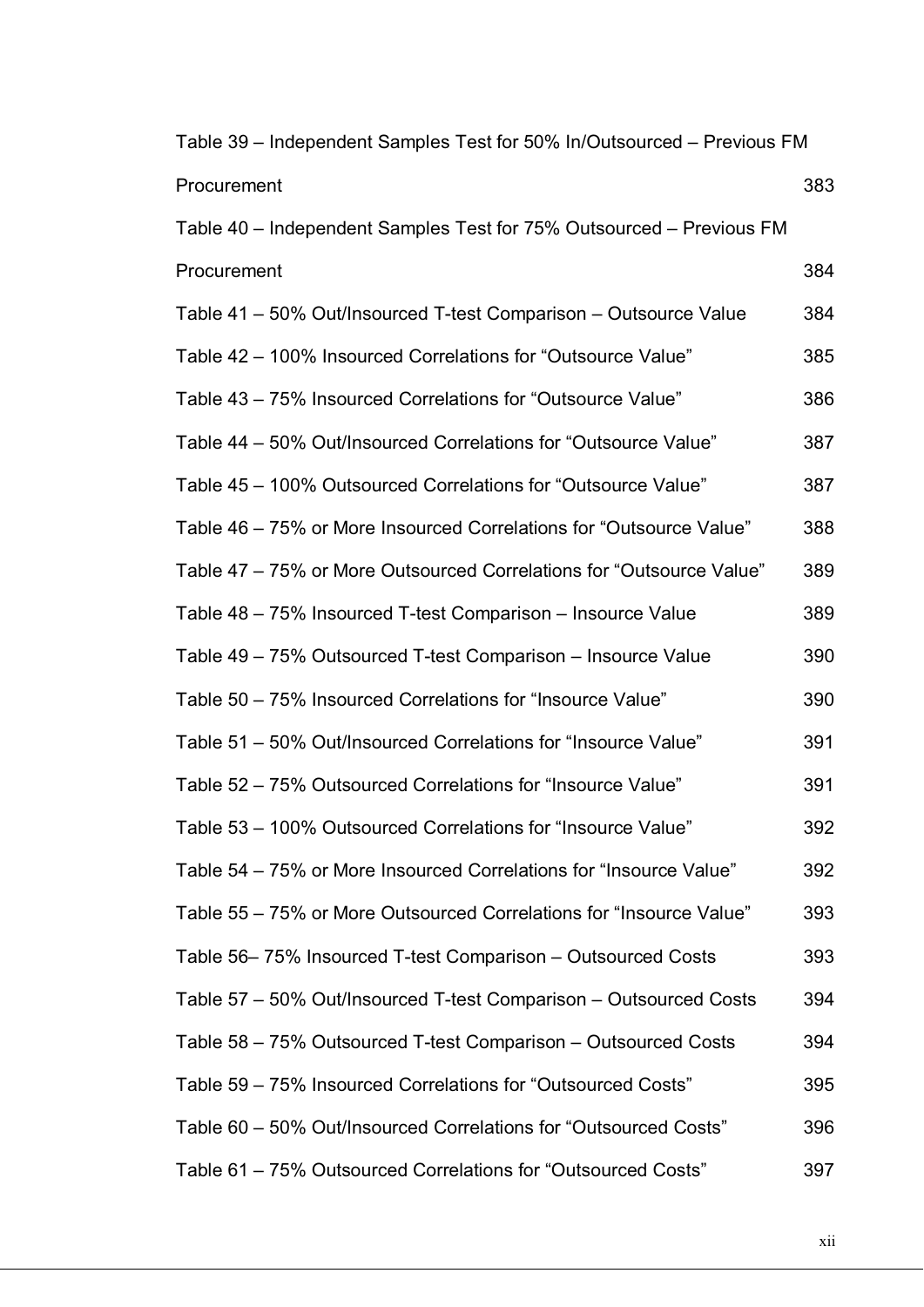| Table 62 – 100% Outsourced Correlations for "Outsourced Costs"             | 398 |
|----------------------------------------------------------------------------|-----|
| Table 63 – 75% or More Insourced Correlations for "Outsourced Costs"       | 399 |
| Table 64 – 75% or More Outsourced Correlations for "Outsourced Costs"      | 400 |
| Table 65 – 75% Insourced T-test Comparison – Insourced Costs               | 401 |
| Table 66 – 75% or More Insourced Correlations Comparison – Insourced Costs |     |

401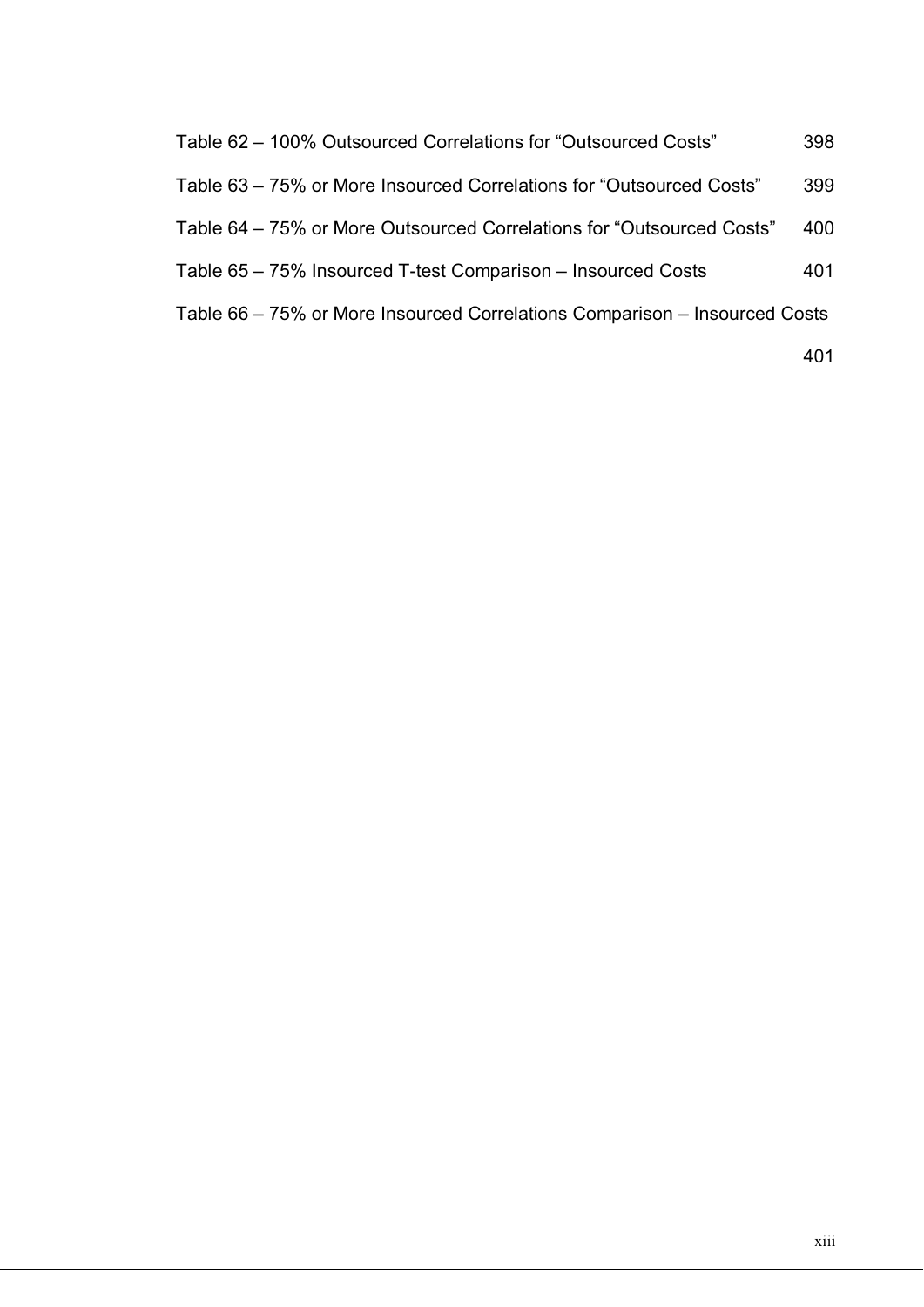#### **LIST OF FIGURES**

| Figure 1 – FM Procurement and Delivery Degradation Cycle                     | 5   |
|------------------------------------------------------------------------------|-----|
| Figure 2 - Thesis Structure and Logical Flow                                 | 9   |
| Figure 3 – A Graphical Representation of How FM Interacts                    | 16  |
| Figure 4 – Williamson's Model of Transaction Cost Analysis                   | 85  |
| Figure 5 - Analytical Outsourcing                                            | 118 |
| Figure 6 – David Jones' Department and Retail Store Market Share 1991 to     |     |
| 1994                                                                         | 139 |
| Figure 7 – Department Store Contribution to Retail Sector Income             | 145 |
| Figure 8 – Large Businesses Contribution to Retail Sector Income             | 145 |
| Figure 9 – David Jones In-house Facility Management Structure Chart up to    |     |
| Feb 2002.                                                                    | 154 |
| Figure 10 – David Jones Outsourced Facility Management Chart from Feb 2002   |     |
| to August 2004                                                               | 155 |
| Figure 11 - David Jones Building Services Manager Key Results Areas          | 157 |
| Figure 12 – Current (2005) In-house FM Structure for David Jones             | 217 |
| Figure 13 – Overall outsourced value realisation comparison                  | 240 |
| Figure 14 - Overall Insourced Value Realisation Comparison                   | 255 |
| Figure 15 – Overall Outsourced Cost Realisation Comparison                   | 267 |
| Figure 16 – Overall Ratio-adjusted Insourced Cost Realisation Comparison 280 |     |
| Figure 17 - Ten-year Insourced Time Trend - 100% Insourced                   | 285 |
| Figure 18 - Ten-year Insourced Time Trend - 100% Insourced - Independent     |     |
| Variable                                                                     | 286 |
| Figure 19 - Ten-year Insourced Time Trend - 50% In/Outsourced                | 287 |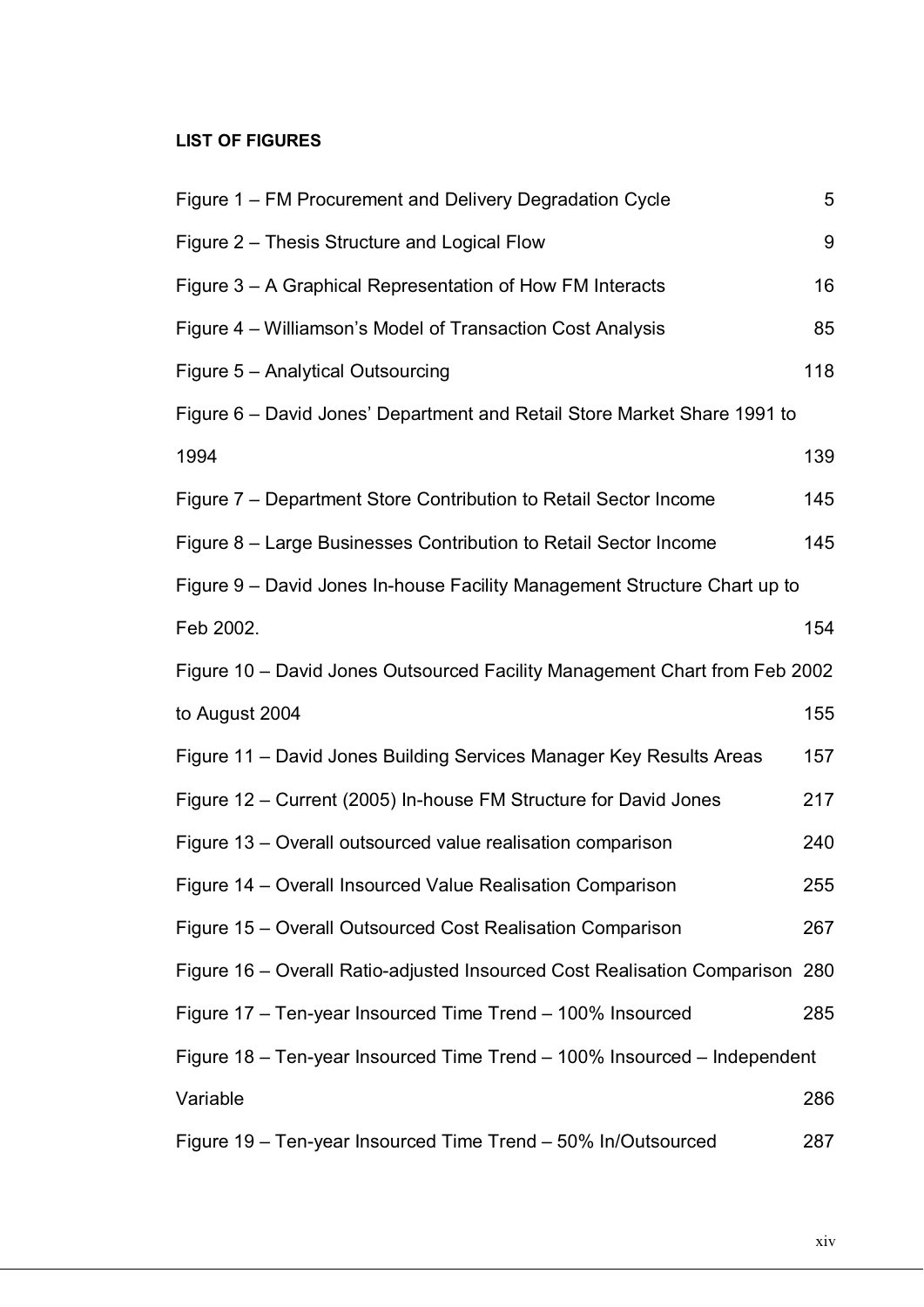Figure 20 – Ten-year Insourced Time Trend – 50% In/Outsourced –

| Independent Variable                                                           | 288 |
|--------------------------------------------------------------------------------|-----|
| Figure 21 – Ten-year Outsourced Time Trend – 75% or More Outsourced            | 292 |
| Figure 22 – Ten-year Outsourced Time Trend – 75% or More Outsourced –          |     |
| <b>Independent Variable</b>                                                    | 292 |
| Figure 23 – Ten-year Outsourced Time Trend – 100% Insourced                    | 294 |
| Figure 24 - Ten-year Outsourced Time Trend - 50% In/Outsourced                 | 295 |
| Figure 25 - Ten-year Outsourced Time Trend - 50% In/Outsourced -               |     |
| Independent Variable                                                           | 295 |
| Figure 26 – Ten-year Insourced Time Trend – 100% Insourced                     | 297 |
| Figure 27 - Ten-year Outsourced Time Trend - 75% or More Outsourced            | 300 |
| Figure 28 - Ten-year Outsourced Time Trend - 50% Out/Insourced                 | 302 |
| Figure 29 - Fifty-year Insourced Time Trend - 100% Insourced Dependent         |     |
| Variable                                                                       | 402 |
| Figure 30 - Fifty-year Insourced Time Trend - 100% Insourced - Independent     |     |
|                                                                                |     |
| Variable Figure                                                                | 402 |
| Figure 31 - Fifty-year Insourced Time Trend - Total                            | 403 |
| Figure 32 - Fifty-year Insourced Time Trend - Total - Independent Variable 403 |     |
| Figure 33 - Ten-year Insourced Time Trend - Total                              | 404 |
| Figure 34 – Ten-year Insourced Time Trend – Total – Independent Variable 404   |     |
| Figure 35 - Ten-year Insourced Time Trend - 75% Insourced                      | 405 |
| Figure 36 - Ten-year Insourced Time Trend - 75% Insourced - Independent        |     |
| Variable                                                                       | 405 |
| Figure 37 - Ten-year Insourced Time Trend - 75% Outsourced                     | 406 |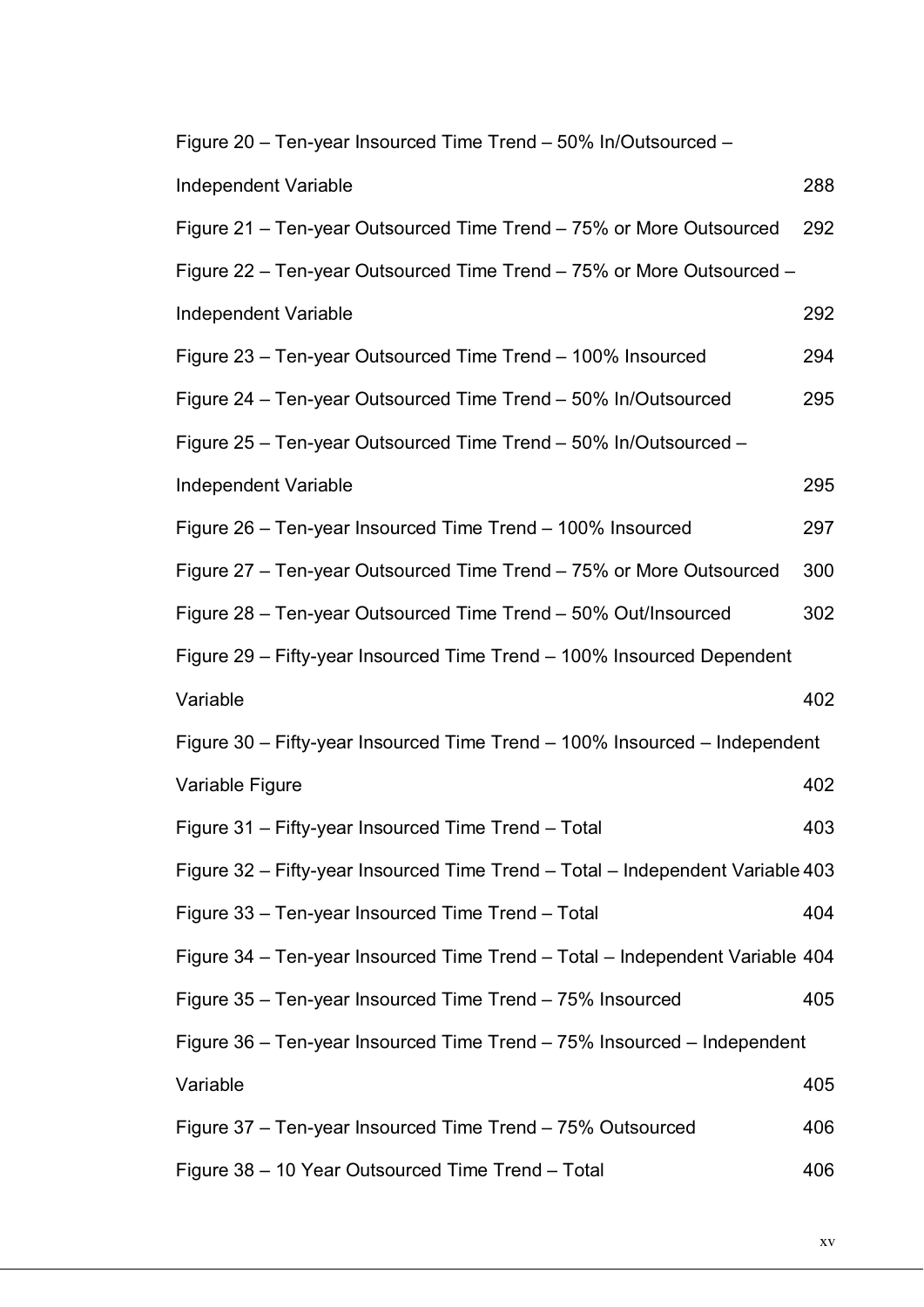Figure 39 – Ten-year Outsourced Time Trend – Total – Independent Variable

407

| Figure 40 - Fifty-year Outsourced Time Trend - Total                        | 407 |
|-----------------------------------------------------------------------------|-----|
| Figure 41 – Fifty-year Outsourced Time Trend – Total – Independent Variable |     |
|                                                                             | 408 |
| Figure 42 – Fifty-year Outsourced Time Trend – 100% Insourced               | 408 |
| Figure 43 – Fifty-year Insourced Time Trend – 100% Insourced                | 409 |
| Figure 44 - Ten-year Insourced Time Trend - 75% Insourced                   | 409 |
| Figure 45 - Ten-year Insourced Time Trend - 50% In/Outsourced               | 410 |
| Figure 46 - Ten-year Insourced Time Trend - 75% Outsourced                  | 410 |
| Figure 47 - Ten-year Insourced Time Trend - 75% or more Outsourced          | 411 |
| Figure 48 - Ten-year Outsourced Time Trend - 100% Insourced                 | 411 |
| Figure 49 - Fifty-year Outsourced Time Trend - 100% Insourced               | 412 |
| Figure 50 - Ten-year Outsourced Time Trend - 75% Insourced                  | 412 |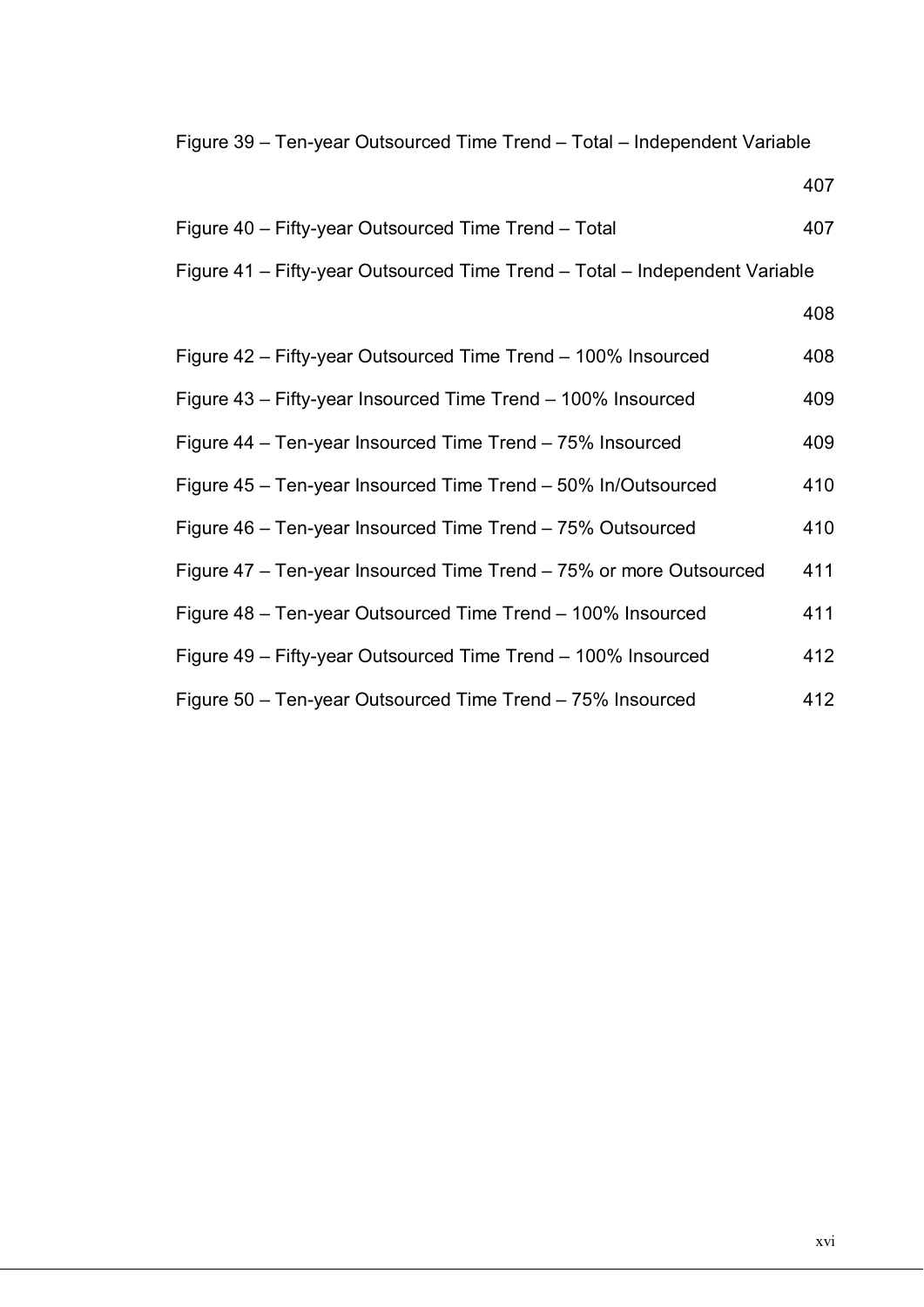#### **LIST OF FLOW CHARTS**

| Flow Chart 1-The Rise of FM and Outsourcing                                | 26  |
|----------------------------------------------------------------------------|-----|
| Flow Chart 2 – Outsourcing Definition                                      | 35  |
| Flow Chart 3 – Insourcing Model                                            | 44  |
| Flow Chart 4 - The ILM Environment                                         | 51  |
| Flow Chart 5 - Key Outsourcing Drivers                                     | 55  |
| Flow Chart 6 - Advantages/Disadvantages of Outsourcing                     | 65  |
| Flow Chart 7 - Insourced Strategic Value                                   | 75  |
| Flow Chart 8 – Insourced Control and Economy of Scale Dynamics             | 78  |
| Flow Chart 9 – Insourced Advantages – Ownership of Specific Assets in      |     |
| <b>Uncertain Environments</b>                                              | 83  |
| Flow Chart 10 - Outsourcing Advantages                                     | 90  |
| Flow Chart 11 - The Optimum Outsourcing Environment                        | 92  |
| Flow Chart 12 - The Cost of Insourcing                                     | 99  |
| Flow Chart 13 - The Outsourcing "Cost" Environment                         | 104 |
| Flow Chart 14 – The Importance Of Outsourcing Relationships                | 107 |
| Flow Chart 15 - The Effects Outsourcing Has on Staffing                    | 117 |
| Flow Chart 16 - Monitoring Costs and Quality - Ramifications               | 121 |
| Flow Chart 17 - Research Methodology                                       | 135 |
| Flow Chart 18 - The David Jones Operating Environment                      | 141 |
| Flow Chart 19 - The David Jones Fm Operating Environment                   | 151 |
| Flow Chart 20 - David Jones Facility Management History                    | 162 |
| Flow Chart 21 - David Jones FM Contribution                                | 171 |
| Flow Chart 22 - David Jones Outsourced FM Delivery Affecting Core Business |     |
| Outcomes                                                                   | 174 |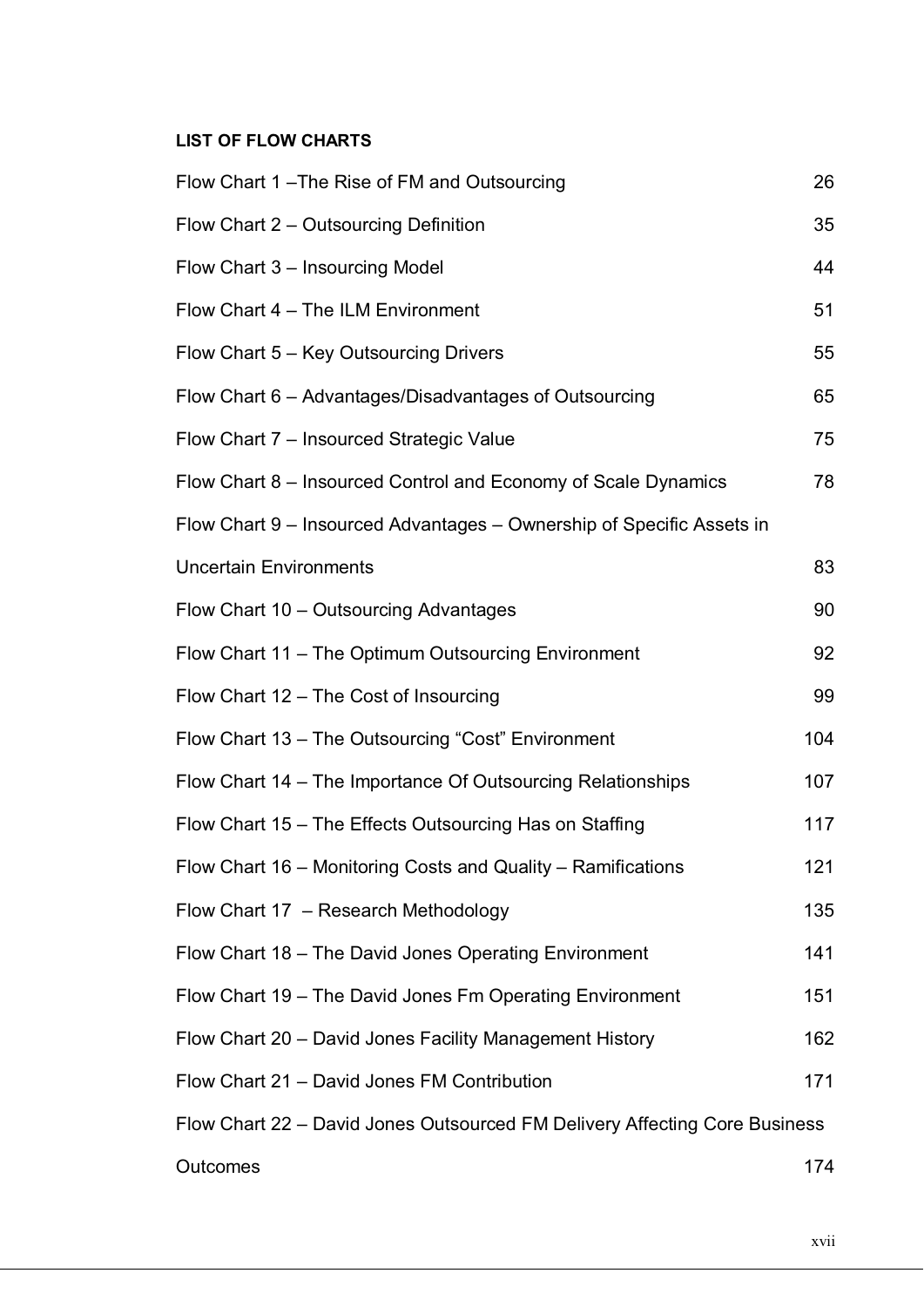| Flow Chart 23 - Staffing and Management Dynamics                           | 196 |
|----------------------------------------------------------------------------|-----|
| Flow Chart 24 – Value and Costs from Outsourcing for David Jones           | 210 |
| Flow Chart 25 – Opportunism Resulting in a Return to In-House FM for David |     |
| Jones                                                                      | 218 |
| Flow Chart 26 - The Dynamics Surrounding the Durations of FM Procurement   |     |
| Methods                                                                    | 231 |
| Flow Chart 27 - Outsource Value Dynamics                                   | 245 |
| Flow Chart 28 - Outsource Value Correlation Results                        | 252 |
| Flow Chart 29 - Insource Value Realisation Dynamics                        | 257 |
| Flow Chart 30 - Insource Value Correlation Results                         | 264 |
| Flow Chart 31 – Outsourced Costs Realisation Dynamics                      | 269 |
| Flow Chart 32 - Outsourced Cost Correlation Results                        | 277 |
| Flow Chart 33 – Insourced Cost Realisation Dynamics                        | 281 |
| Flow Chart 34 – The Dynamics of Time on Insourced FM Value and Cost        | 289 |
| Flow Chart 35 - Ratio-Adjusted Value and Cost Dynamics over Time           | 299 |